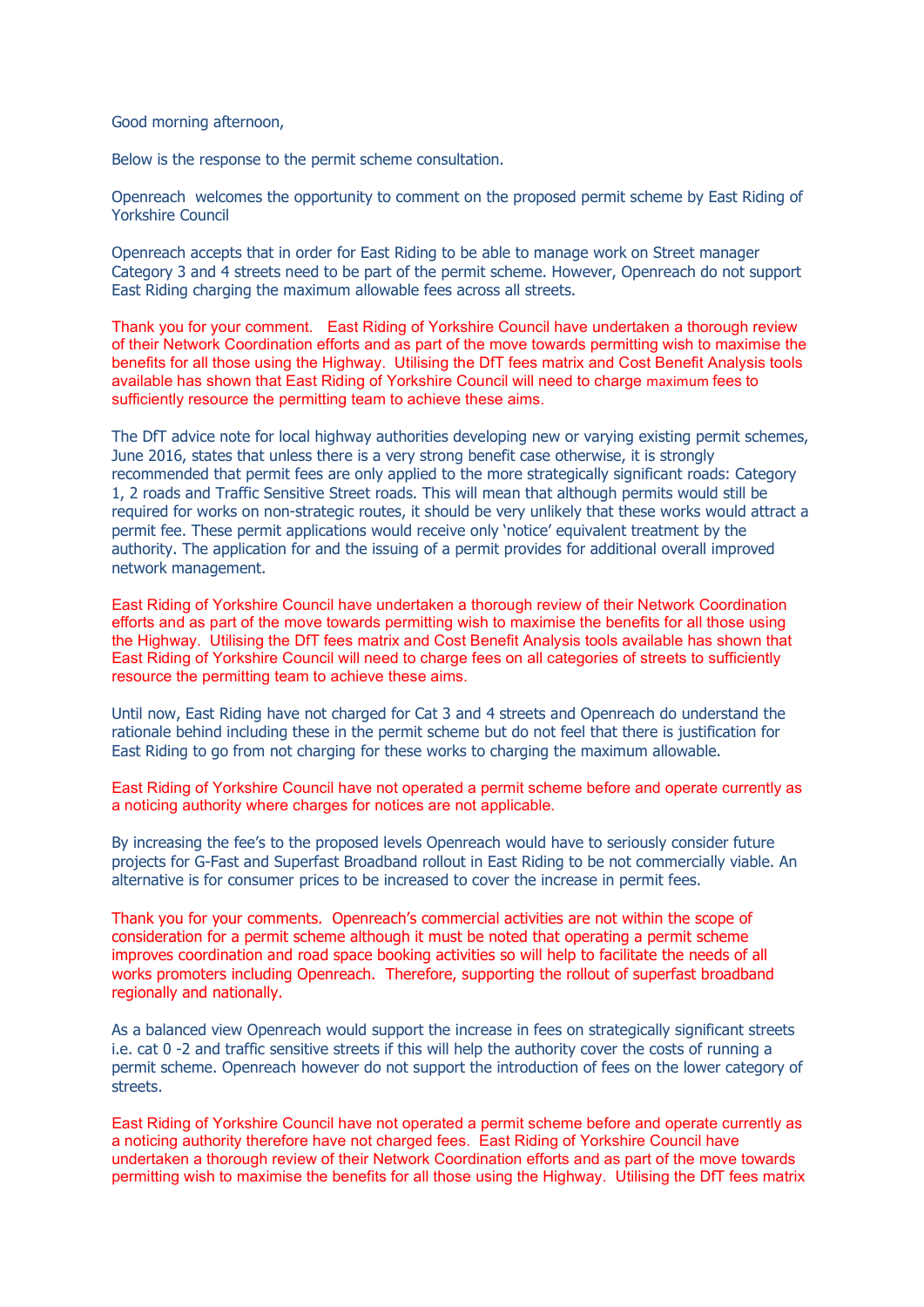and Cost Benefit Analysis tools available has shown that East Riding of Yorkshire Council will need to charge fees on all categories of streets to sufficiently resource the permitting team to achieve these aims.

Openreach also note that the only discount East Riding apply that is not a legal requirement is the discount for collaboration, Openreach requests that East Riding undertake a review of their discounts and include some such as discounts relating to performance or where a statutory undertaker minimises the impact of their works.

Collaborative working is always to be desired with the nature of the collaboration and the extent to which road space durations are reduced being used on a case-by-case basis to establish the levels of fee reduction up to and including waiving of charges. Therefore, no set discount can be offered.

3.2.3 - A Promoter must clarify when an activity is to be carried out in phases on the application. Each phase will require a separate Permit and, if a major activity involving asset activity also a Provisional Advance Authorisation (PAA), which will be cross referenced to the other Permits. In line with the Statutory Guidance for Highway Authority Permit Schemes 2015 this is a should and not a must

Thank you for your comment.

4.2.7 - A fee will be charged for the granting of a PAA in addition to the fee which is charged for the granting of the Permit.

The PAA is not chargeable unless PA is served – as per HAUC (England Guidance operation of permit schemes).

## Agreed

4.8.3 - However, where it is necessary to carry out excavation in the Highway, Promoters must contact the ERYC Permit Authority by telephone immediately, if identified on the National Street Gazetteer (NSG).

## This is not a requirement, can ERYC please remove this section

Not agreed if it is stated on the gazetteer then a phone call is required

6.2.12 - PAA and Major Activity Permit applications on Traffic Sensitive Streets must be accompanied by an illustration(s) of the works and include details of the activity and the extent of Highway occupancy. The illustration will comprise plans, Sections, digital photographs and similar material as appropriate.

6.2.13 - Illustrations must also be submitted with the application for Major, Standard and Minor activities on non-Traffic Sensitive Streets where the activity is significant in terms of potential disruption due to the position and size of the activity, or where the ERYC Permit Authority considers an illustration is necessary.

Statutory Guidance for Highway Authority Permit Schemes 2015 states that Permit schemes should require the applicant to provide an illustration of the works (including plans, digital photographs etc.) where appropriate. Such a requirement places an added burden on the works' promoter, so should only be applied where it will provide additional necessary information. As not being a must please amend to reflect the Statutory Guidance.

Works classified as Major or indeed activities that have the potential to cause significant disruption are appropriate activities to request an illustration.

6.3.1 - Permit applications must indicate wherever possible, whether the activity is intended to be completed with interim or permanent reinstatement or a mixture of both.

Statutory Guidance for Highway Authority Permit Schemes 2015 states Permit schemes should must require applicants to indicate whether the activity is intended to be